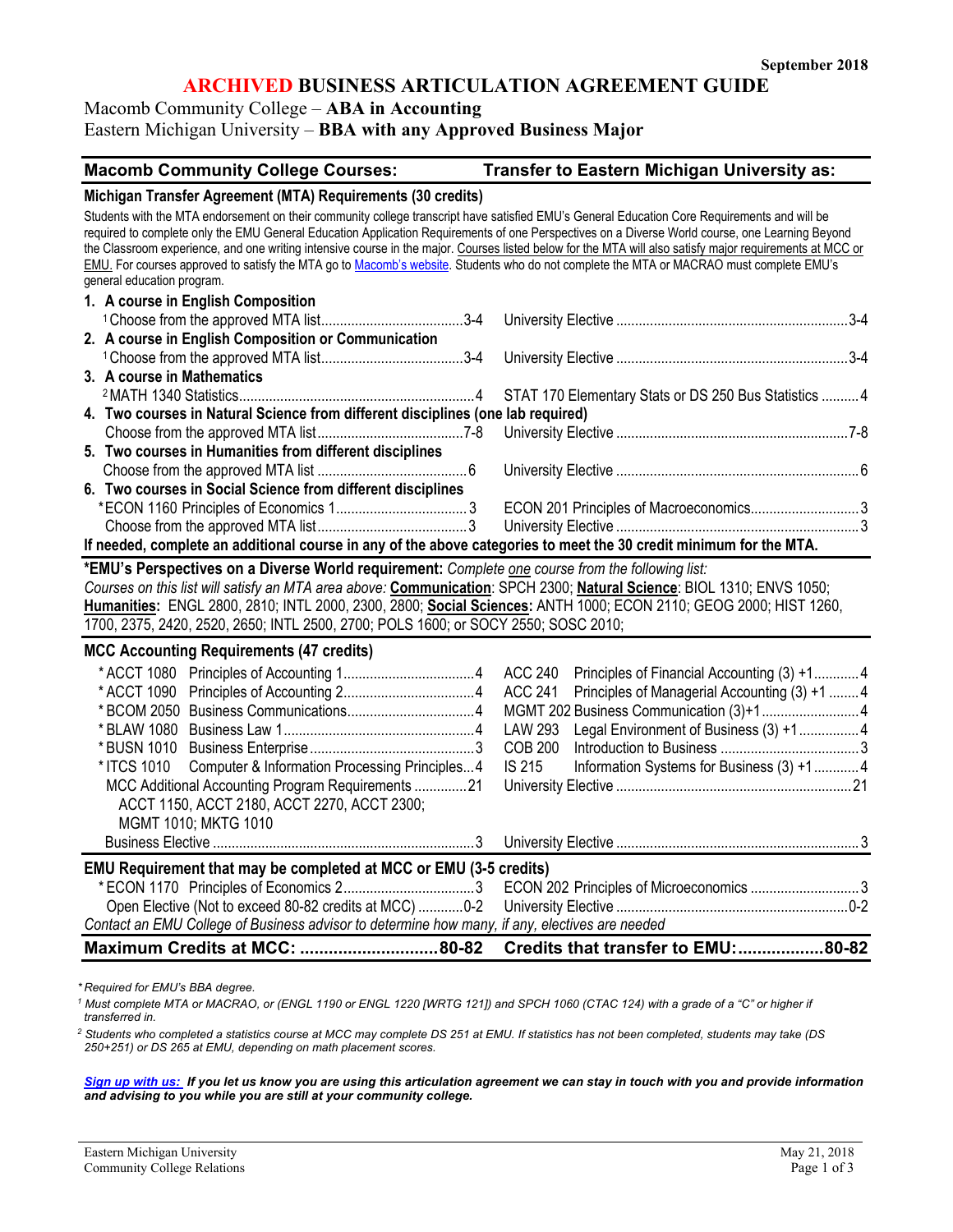# **ARCHIVED BUSINESS ARTICULATION AGREEMENT GUIDE**

Macomb Community College – **ABA in Accounting** Eastern Michigan University – **BBA with any Approved Business Major**

### **Completion of EMU's BBA Program**

**Major Requirements (42-51 credits)**

| <sup>1</sup> DS 251 | Bus Stats for Decision Making (or DS 265)3  |  |
|---------------------|---------------------------------------------|--|
|                     |                                             |  |
|                     |                                             |  |
|                     | MGMT 386 Organizational Behavior & Theory3  |  |
|                     | OM 374 Intro to Production/Operations Mgmt3 |  |
|                     |                                             |  |

#### **Discipline Requirements (24-33 credits)**

Students may complete discipline requirements in any of the following areas:

accounting, accounting information systems, computer information systems, economics, entrepreneurship, general business, marketing, management, finance, supply chain management

**Note:** Each student must complete a writing intensive course as part of the major. Consult your advisor for course options.

| <b>LBC Requirement</b>                                 | $(0-3$ credits) |
|--------------------------------------------------------|-----------------|
| One Learning beyond the Classroom (LBC) course or      |                 |
| noncredit experience must be completed at EMU. Consult |                 |

College of Business advisor for options.

| *Minimum Credits to Graduate:  124 |  |
|------------------------------------|--|

#### **Sample Sequence for completing the program:**

*Students following this agreement have the option of selecting any of the following disciplines to complete the BBA: accounting, accounting information systems, computer information systems, economics, entrepreneurship, general business, marketing, management, finance, or supply chain management. The recommended course sequence for each discipline can be obtained from the COB Advising Center.*

| <b>Fall Semester</b>                               | (15 credits)            |
|----------------------------------------------------|-------------------------|
|                                                    |                         |
|                                                    |                         |
|                                                    |                         |
|                                                    |                         |
| <b>Winter Semester</b>                             | $(15 \text{ credits})$  |
|                                                    |                         |
|                                                    |                         |
| <b>Summer Semester</b>                             | $(12 \text{ credits})$  |
| MGMT 490 F, W, S, online, Concur Prereq: OM 3743   |                         |
| OM 374 F, W, S, online, Prereq: DS 251 or DS 265 3 |                         |
|                                                    |                         |
| <b>Fall Semester</b>                               | $(0-9 \text{ credits})$ |
|                                                    |                         |

*\* The minimum credits required to graduate is 124 but the total will vary depending on the business discipline completed at EMU and the program completed at MCC. If sufficient credits are not transferred, additional credit may need to be completed at EMU to satisfy the minimum required for graduation.*

*<sup>1</sup> Required business foundation course. Must be completed before formal admission to the BBA program. Students who completed a statistics course at MCC may complete DS 251 at EMU. If statistics has not been transferred, students may take (STAT 170 or DS 250) and DS 251 or DS 265, depending on the math placement scores. See page 3 for admission requirements.*